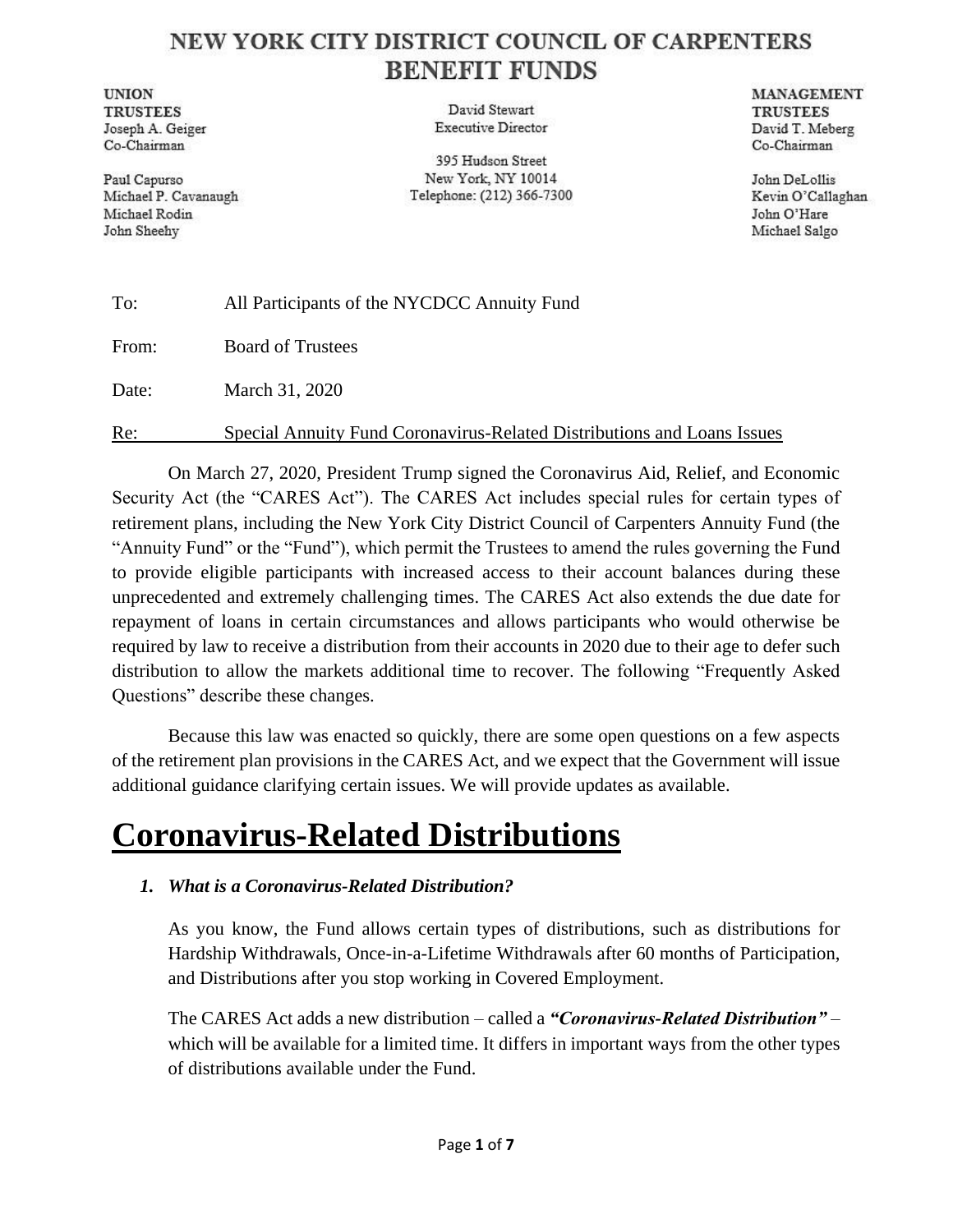*2. What is the maximum amount I can take for a Coronavirus-Related Distribution?*

\$100,000 in total, regardless of the number of Coronavirus-Related Distributions you take.

#### *3. What is the deadline for applying for a Coronavirus-Related Distribution?*

You must apply for a Coronavirus-Related Distribution before December 31, 2020.

#### *4. Is there a limit on the number of Coronavirus-Related Distributions I may take?*

No. Although you may not take more than \$100,000 in total withdrawals for Coronavirus-Related Distributions, you may take as many Coronavirus-Related Distributions as you choose. We recognize that this is a time of great uncertainty and that it may be difficult to determine the extent of your financial need at this time. By not limiting the number of Coronavirus-Related Distributions available to you through the end of 2020, you may apply to take out the smallest amount possible to meet your initial needs while knowing that you can take additional distributions if necessary.

#### *5. What are the eligibility requirements for a Coronavirus-Related Distribution?*

In order to be eligible for a Coronavirus-Related Distribution, you must be an individual:

- a) who is diagnosed with SARS-CoV-2 or COVID-19 by a test approved by the Centers for Disease Control and Prevention ("CDC");
- b) whose spouse or dependent is diagnosed with SARS-CoV-2 or COVID-19 by a test approved by the CDC; or
- c) who experiences adverse financial consequences as a result of:
	- i. being quarantined,
	- ii. being furloughed, or laid off or having hours reduced due to such virus or disease, or
	- iii. being unable to work due to lack of child care due to such virus or disease, closing or reducing hours of a business owned or operated by the individual due to such virus or disease, or other factors as determined by the Secretary of the Treasury.

#### *6. What are the documentation requirements for a Coronavirus-Related Distribution?*

Contact Prudential at **(877) PRU-2100 or [www.prudential.com/nycdccbf](http://www3.prudential.com/email/retirement/IMFPWeb/hosted_websites/nycdccbf/)** to obtain an application for a Coronavirus-Related Distribution. Although the CARES Act allows the Fund to rely on a participant's certification that he/she satisfies the above-listed conditions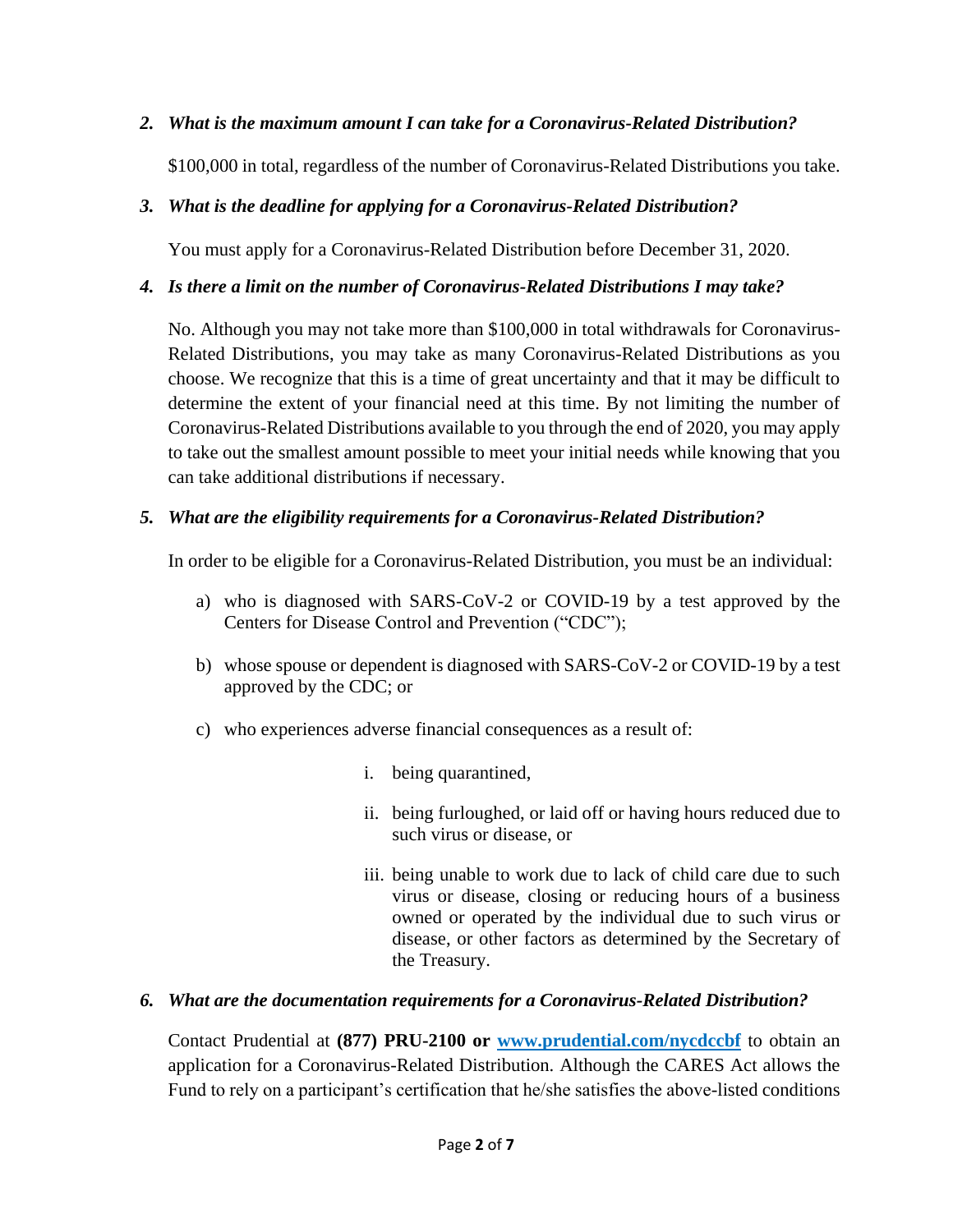for a Coronavirus-Related Distribution, please keep in mind that the Annuity Plan requires that all information provided in connection with an application for benefits must be accurate and states that the provision of false information is a basis for denial of an application as well as for recovery of benefit payments made in reliance on such false information.

*7. Is a Coronavirus-Related Distribution subject to an additional 10% penalty if I am younger than age 59½?*

No.

#### *8. Is a Coronavirus-Related Distribution subject to a mandatory 20% withholding?*

No.

#### *9. Is a Coronavirus-Related Distribution subject to any taxes?*

Yes. The amount of taxes you owe will be based on your income. Under a special rule, you may spread the amount of the Distribution over three taxable years, rather than having to include the entire Distribution in your income for 2020. You are not required to spread your income over three years but the option to do so may help you to manage the taxes associated with a Coronavirus-Related Distribution.

#### *10. Am I required to repay a Coronavirus-Related Distribution?*

No.

#### *11. Am I permitted to repay a Coronavirus-Related Distribution?*

Yes. You may reimburse your Annuity Fund account via one or more payments in a total amount not to exceed the amount of your total Coronavirus-Related Distributions. You may make such reimbursement at any time during the three-year period after you receive your Coronavirus-Related Distribution.

#### *12. What should I consider before applying for a Coronavirus-Related Distribution?*

The CARES Act recognizes that it is important for workers to have access to their assets during this crisis. However, any withdrawal from your Annuity Fund account prior to retirement will negatively affect your ability to adequately prepare for retirement. This is especially true at times like this where the market has experienced such a severe decline. Pulling your money out of the market will lock in your losses, and you will not have the opportunity to recoup those losses unless your money is invested when the market starts to rebound. If you find yourself considering applying for a Coronavirus-Related Distribution, we recommend that you consider taking advantage of the investment education tools provided by Prudential Retirement and investment advice services provided by Morningstar® Retirement Manager<sup>sM</sup>. Log in to **[www.prudential.com/nycdccbf](http://www.prudential.com/nycdccbf)** for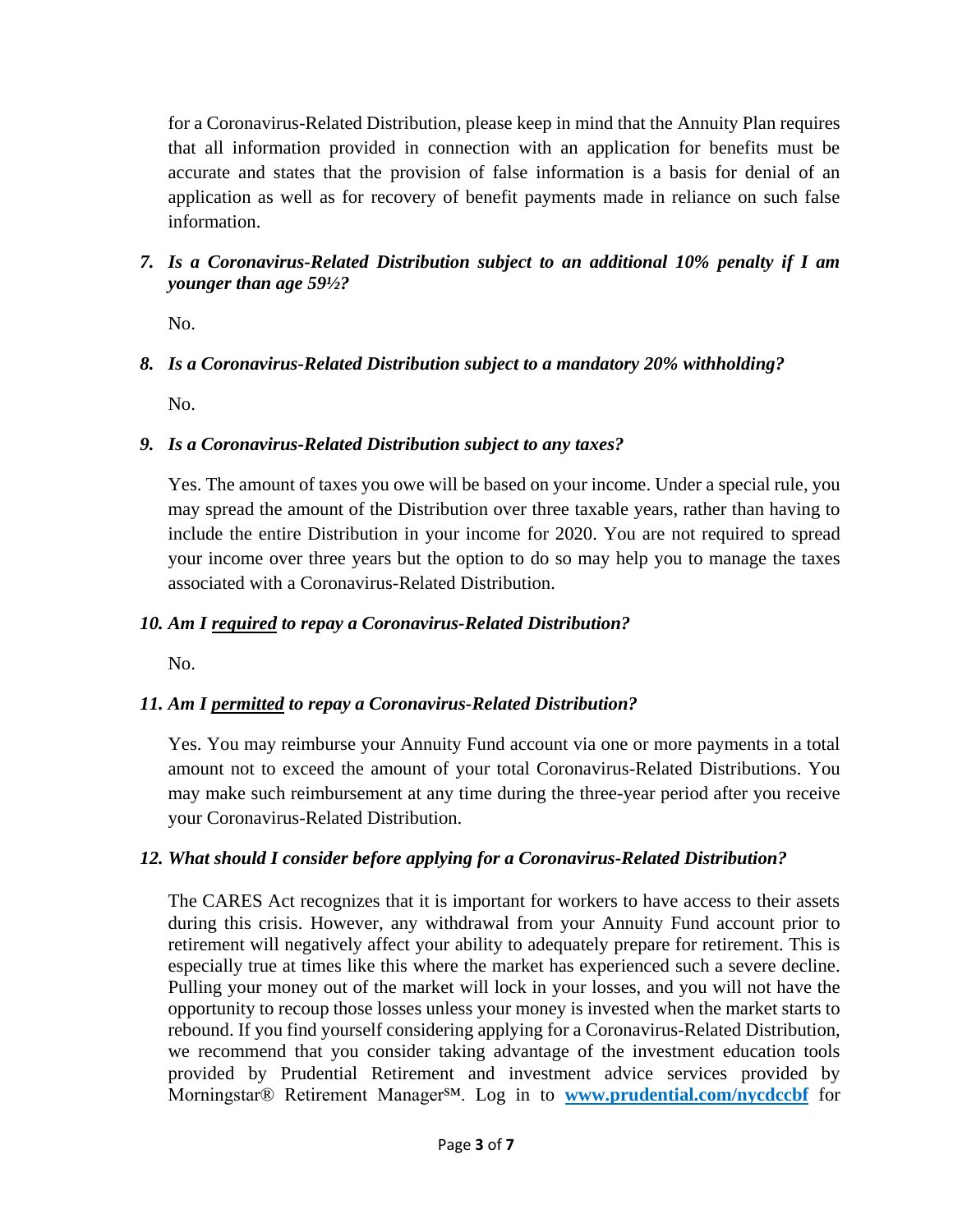additional information. You may also want to consult with a financial advisor to discuss whether there are better alternatives for you than a Coronavirus-Related Distribution. We understand, however, that this crisis requires that you have the ability to access your account balance if needed.

#### *13. I have decided to apply for a Coronavirus-Related Distribution. Who should I contact?*

Contact Prudential at **(877) PRU-2100 or [www.prudential.com/nycdccbf](http://www3.prudential.com/email/retirement/IMFPWeb/hosted_websites/nycdccbf/)**.

## **Coronavirus-Related Loans**

#### *1. What is a Coronavirus-Related Loan?*

As you know, the Fund allows loans, subject to certain limitations. The CARES Act adds a new type of loan – called a *"Coronavirus-Related Loan"* - which will be available for a limited time. It differs in important ways from the loans currently available under the Fund.

#### *2. What is the maximum amount I can take for a Coronavirus-Related Loan?*

\$100,000 or, if lower, the amount of your account balance. (The maximum amount allowed for other loans under the Fund is the lower of (a) \$50,000 or (b) one-half of your account balance.)

#### *3. What is the deadline for applying for a Coronavirus-Related Loan?*

September 22, 2020.

#### *4. Is there a limit on the number of Coronavirus-Related Loans I may take?*

No. Although you may not take more than \$100,000 in total Coronavirus-Related Loans, you may take as many Coronavirus-Related Loans as you choose.

#### *5. What are the eligibility requirements for a Coronavirus-Related Distribution?*

In order to be eligible for a Coronavirus-Related Loan, you must be an individual:

- a) who is diagnosed with SARS-CoV-2 or COVID-19 by a test approved by the CDC;
- b) whose spouse or dependent is diagnosed with SARS-CoV-2 or COVID-19 by a test approved by the CDC; or
- c) who experiences adverse financial consequences as a result of:
	- i. being quarantined,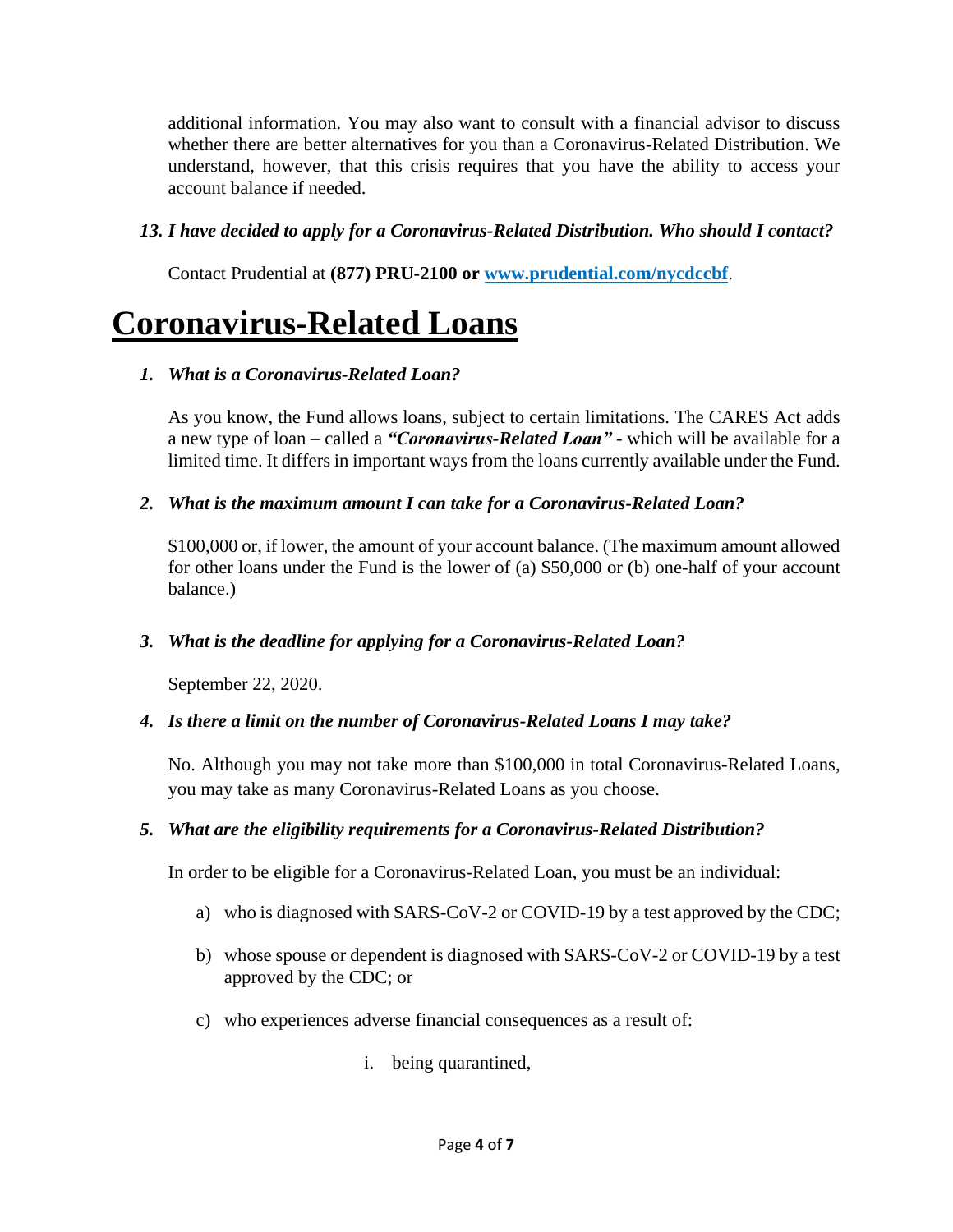- ii. being furloughed, or laid off or having hours reduced due to such virus or disease, or
- iii. being unable to work due to lack of child care due to such virus or disease, closing or reducing hours of a business owned or operated by the individual due to such virus or disease, or other factors as determined by the Secretary of the Treasury.
- *6. I already have three outstanding loans. Am I eligible for a Coronavirus-Related Loan?* Yes.
- *7. I previously defaulted on a loan. Am I eligible for a Coronavirus-Related Loan?*

Yes.

*8. What are the documentation requirements for a Coronavirus-Related Loan?*

Contract Prudential at **(877) PRU-2100 or [www.prudential.com/nycdccbf](http://www3.prudential.com/email/retirement/IMFPWeb/hosted_websites/nycdccbf/)** to obtain an application for a Coronavirus-Related Loan.

*9. Is a Coronavirus-Related Loan subject to taxes?*

No. However, if you default on the loan and incur a deemed distribution, you will be responsible for taxes. Review the Annuity Fund's Summary Plan Description for more information on loans (available at **[https://nyccbf.com/wp](https://nyccbf.com/wp-content/uploads/2017/10/NYCDCC-Annuity-Fund-SPD-Bargained-Design-Final_-October-2017.pdf))[content/uploads/2017/10/NYCDCC-Annuity-Fund-SPD-Bargained-Design-Final\\_-](https://nyccbf.com/wp-content/uploads/2017/10/NYCDCC-Annuity-Fund-SPD-Bargained-Design-Final_-October-2017.pdf)) [October-2017.pdf\)](https://nyccbf.com/wp-content/uploads/2017/10/NYCDCC-Annuity-Fund-SPD-Bargained-Design-Final_-October-2017.pdf))**.

#### *10. What are the advantages of taking a Coronavirus-Related Loan rather than a Coronavirus-Related Distribution?*

As long as you make your quarterly payments on your loan, you will not have any tax consequences. In addition, loans are repaid over five years so you will have a longer period of time to repay the loan than the three-years permitted to repay the Coronavirus-Related Distribution.

*11. I have decided to apply for a Coronavirus-Related Loam. Who should I contact?*

Contact Prudential at **(877) PRU-2100 or [www.prudential.com/nycdccbf](http://www3.prudential.com/email/retirement/IMFPWeb/hosted_websites/nycdccbf/)**.

*12. May a qualified participant take both a Coronavirus-Related Distribution and a Coronavirus-Related Loan?*

Yes.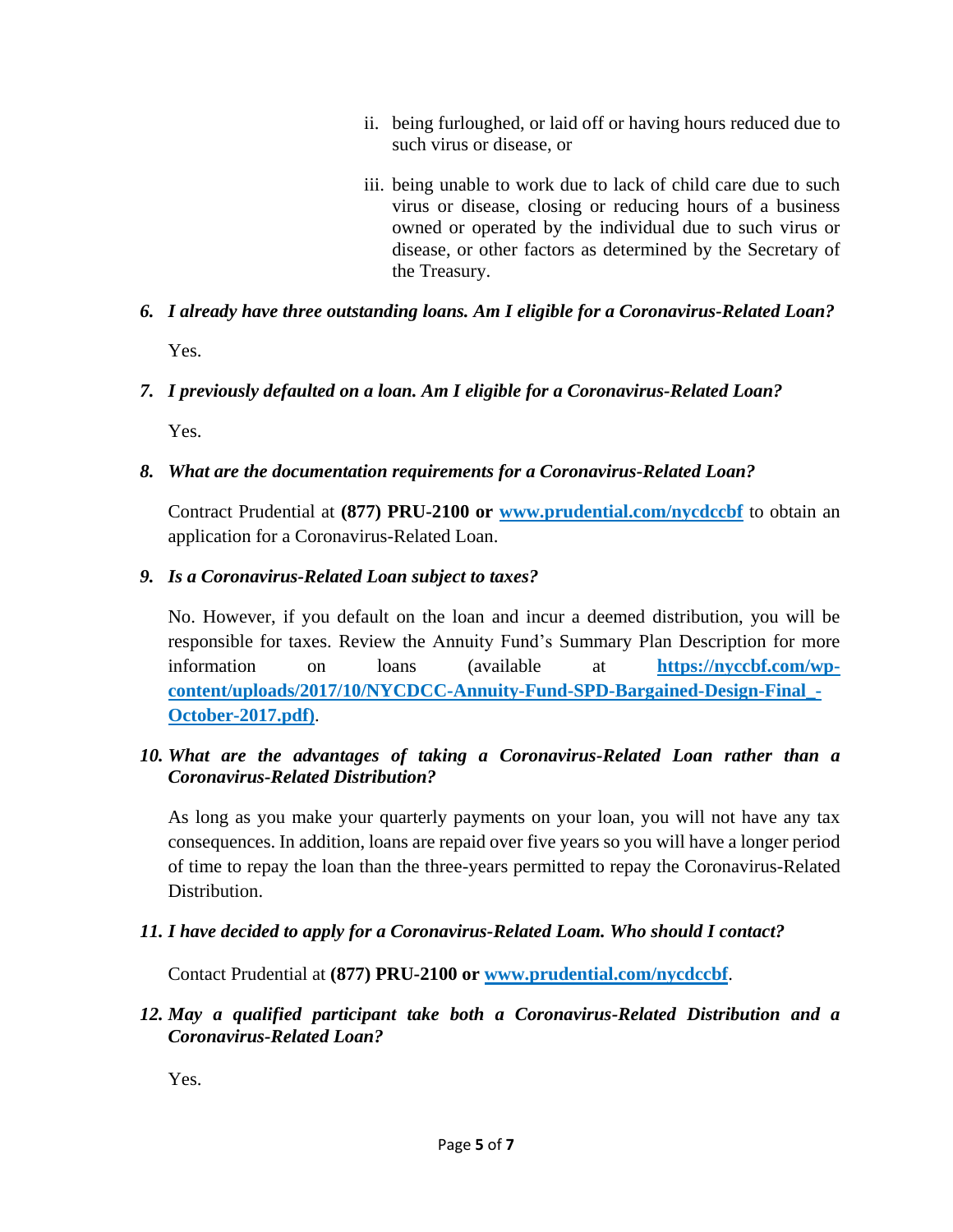# **Extension of Certain Loan Repayments**

#### *1. Is there any relief available on loan repayments that are coming due?*

Yes. If you are an eligible participant with an outstanding loan on or after March 27, 2020 and you have a due date for a loan repayment between March 27, 2020 and December 31, 2020, the due date shall be delayed for one year.

#### *2. Is there additional interest charged during this one-year period?*

Yes. The CARES Act requires that subsequent repayments be adjusted to reflect the delay in the due date and interest accruing during the delay. Remember, though, that you are paying the additional interest to your account.

#### *3. What are the eligibility requirements for this loan extension?*

In order to be eligible for an extension of your loan, you must be an individual:

- a) who is diagnosed with SARS-CoV-2 or COVID-19 by a test approved by the CDC;
- b) whose spouse or dependent is diagnosed with SARS-CoV-2 or COVID-19 by a test approved by the CDC; or
- c) who experiences adverse financial consequences as a result of:
	- i. being quarantined,
	- ii. being furloughed, or laid off or having hours reduced due to such virus or disease, or
	- iii. being unable to work due to lack of child care due to such virus or disease, closing or reducing hours of a business owned or operated by the individual due to such virus or disease, or other factors as determined by the Secretary of the Treasury.

#### *4. I want to apply for an extension of my loan repayment. Who should I contact?*

Contact Prudential at **(877) PRU-2100 or [www.prudential.com/nycdccbf](http://www3.prudential.com/email/retirement/IMFPWeb/hosted_websites/nycdccbf/)**.